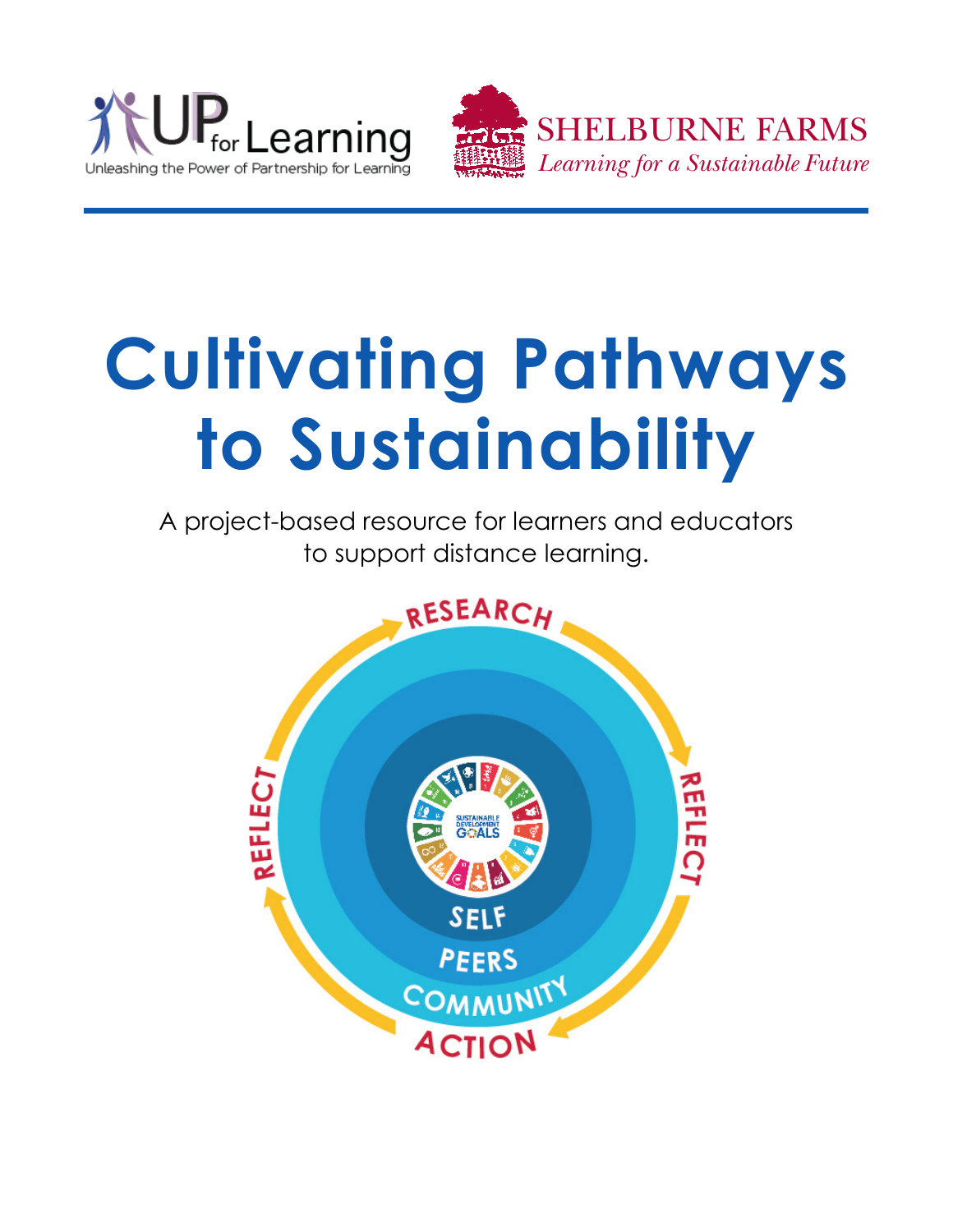

END EXTREME POVERTY. FIGHT INEQUALITY AND INJUSTICE. TACKLE CLIMATE CHANGE.

— The Sustainable Development Goals

**SELF**

**What goal inspires your passion and interest?** 

**Pick one and find out more!**

## **RESEARCH:**

Choose one of the Global Goals (SDGs) that is most important to you right now and learn as much as you can about it. Find out what the goal means, why it is necessary, how people in your community can help, and what people are already doing to make a difference.

## **SOME IDEAS TO GET YOU STARTED:**

#### **1. Start with questions:**

- ○ Develop 10 questions you have about **yourself**
- ○ Develop 10 questions you have about the **world**
- Examine at both sets of questions to see if any theme emerges or if the questions have something in common
- Connect the theme from your questions to the goal that is most similar to it.
- **2. Choose the goal** that you care most about **right now**. Your priorities and curiosities may have changed during this new experience with distance learning and the COVID-19 pandemic.
- **3. Learn a little more**: Visit the [Global Goals site](https://www.globalgoals.org/) to learn more about the goals and/or watch these videos:
	- [Malala introducing the The Worlds Largest Lesson](https://vimeo.com/138852758)
	- [The World's Largest Lesson, pt 2](https://vimeo.com/178464378)
	- The World's Largest Lesson, pt 3 Check out this [Informational Comic Book on the SDGs](http://sdgtoolkit.org/tool/sdgs-for-kids/)
- **4. Find different sources** to research your chosen goal: websites, videos, documentaries, interviews, observations, collecting data, etc. *Remember research does not just include searching on Google.*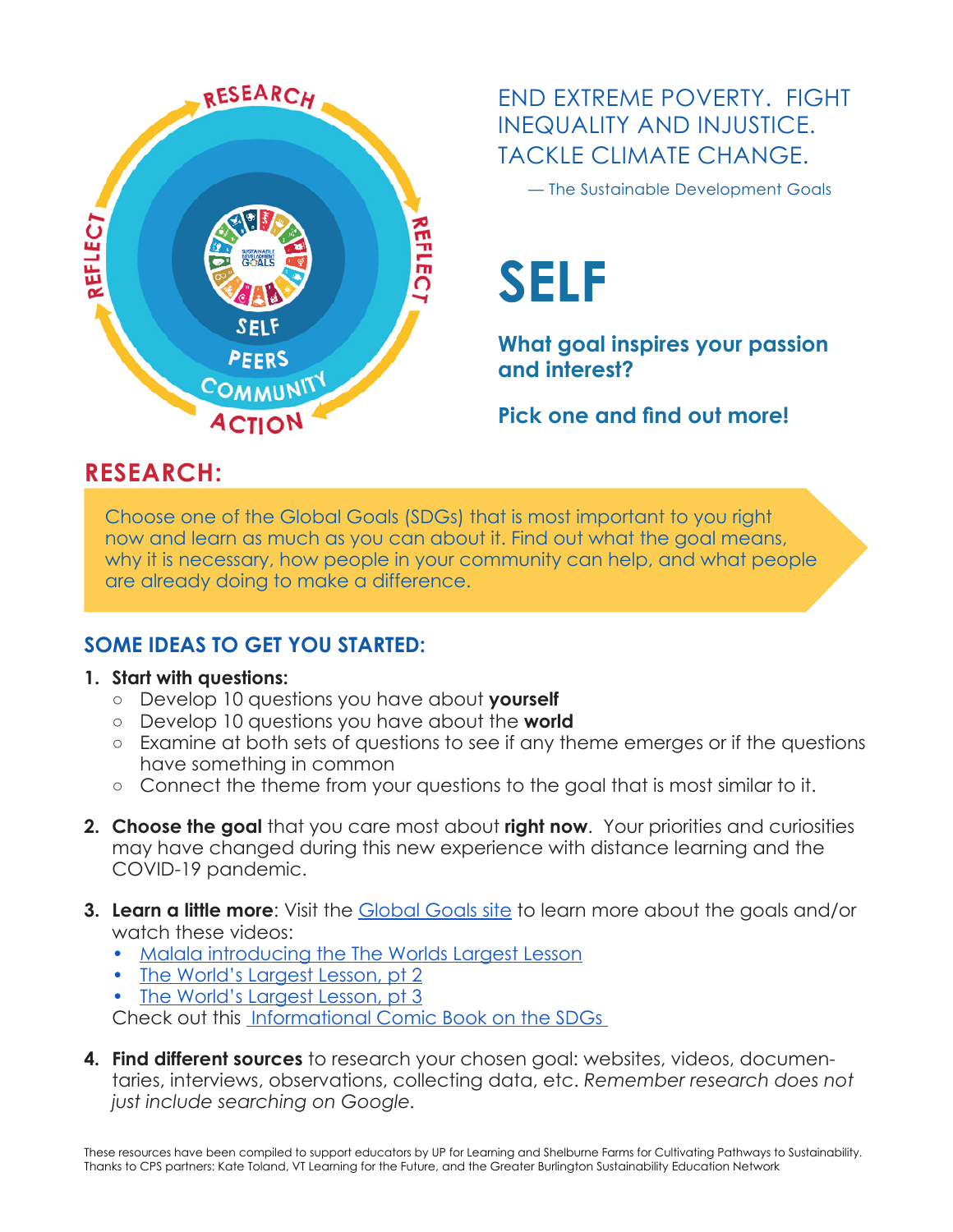There are SO many ways to reflect on your learning. Reflection — either daily or weekly — is as important as your research because capturing your thoughts and feelings can lead to new questions!

#### **SOME WAYS TO CAPTURE YOUR REFLECTION:**

- **Keep a journal:** This can be handwritten or typed in a Google Doc, Google Slides, etc.
- **Draw**: What images or ideas are really important to you? Capture these in drawings or some other form of visual art (collage, painting, photography, etc.)
- **Create an audio or video (vlog)**: Use a tool like voice memos or another app to capture your thoughts and feelings as you dive into your research.

Think of your own **creative** way to capture your reflection!

## **POSSIBLE REFLECTION PROMPTS:**

- As you research, what is something that has surprised you? Inspired you?
- What has felt most important to you today/this week? Why?
- What are the important lessons that you want to remember from your research that you could share with a younger peer or sibling?
- What new questions do you have about your topic? This will lead you to your next stage of research?

## **ACTION:**

Now it is time to take some action, what is one thing you can do now to create change in your community?

## **EXAMPLES:**

- **•** Youth at Burke Town School focusing on **Goal 3: Good Health and Well Being** have been sewing masks for members of their community.
- Youth across the state have started seeds indoors for vegetables and herbs that you can grow this summer to feed your family and community.
- z UP for Learning's Youth Advisory Council concerned with **Goal 3** have created a [survey](https://forms.gle/1crqMgoJd3eavX6s6) to connect youth across VT.
- **[littlexlittle](https://www.youtube.com/channel/UCOaqv3KssAlhCTvGlBRS8ng):** How to Save the World in Six Seconds this might give you some ideas to spark your action steps.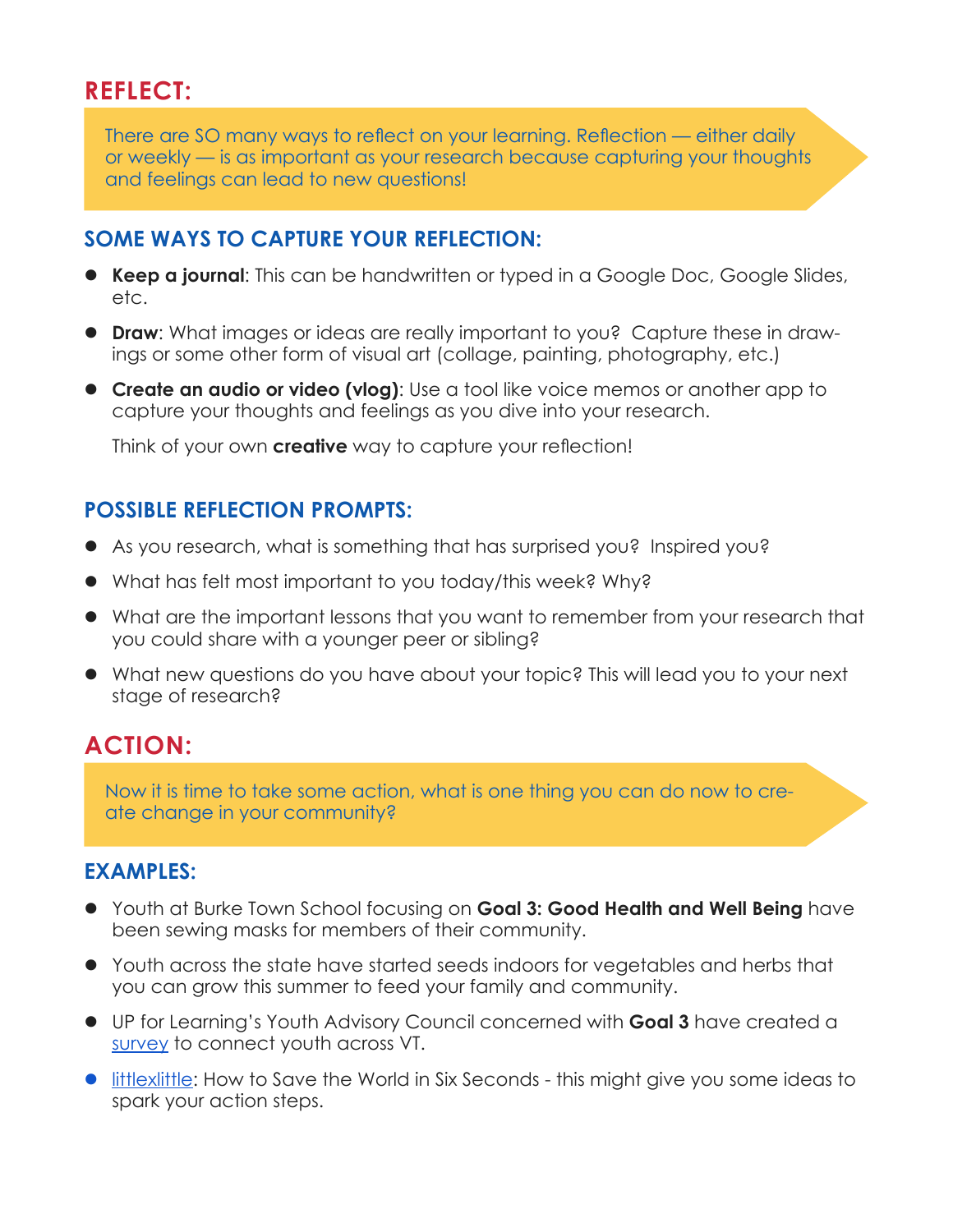As you work on your action plan/project continue to document your work (see reflection ideas above).

## **POSSIBLE REFLECTION PROMPTS:**

- What has been successful about your action plan/project?
- What has been hard? What support do you need to move forward?
- $\bullet$  How has this project helped you understand your SDG even better?
- What is next for you? What are you inspired to do next?

## **EXTENSION IDEAS**:



**Play the [Global Goals Game](https://go-goals.org/)** - Get creative! Turn this board game into a virtual game and share it with others!



**[SHARE A SELFIE](http://cdn.globalgoals.org/2015/09/The-Global-Goals-Selfie1.pdf)** to tell everyone about the #GlobalGoals and show which goal you care most about.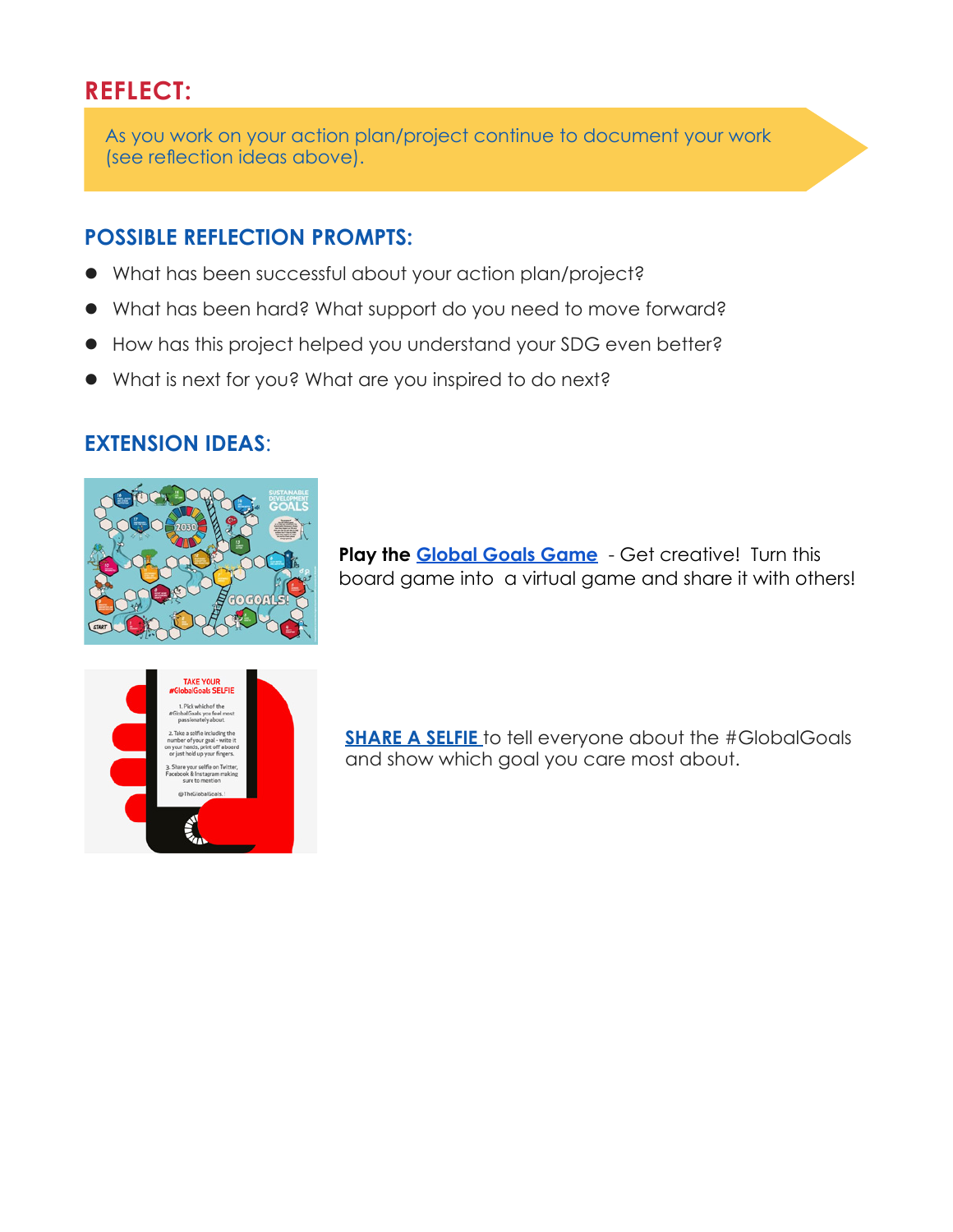

END EXTREME POVERTY. FIGHT INEQUALITY AND INJUSTICE. TACKLE CLIMATE CHANGE.

— The Sustainable Development Goals

## **PEERS**

**Who else is working on learning about a similar goal?** 

**There is power in numbers!**

## **RESEARCH:**

Connect with a group of peers who have chosen the same Global Goals (SDGs). Find out what the goal means to each member of the group, why it is necessary, how people in your community can help, and what people are already doing to make a difference. Share your questions and ideas with each other. This will lead to even deeper learning!

#### **SOME IDEAS:**

- Create a peer group that can "meet" virtually once a week (Hangout, Zoom, FaceTime, etc.).
- Share your research with one another.
- What questions did you start with? What have you discovered?
- What have you done with the research?
- Create a shared Google Doc or some other tool to capture your group's shared research and questions.
- Want some group inspiration? [Check out these stories.](https://www.globalgoals.org/news/youth-power-panel)



## **EXTENSION IDEA**

Play the [Global Goals Game](https://go-goals.org/). Get creative! Turn this board game into a virtual game and share it with others!

These resources have been compiled to support educators by UP for Learning and Shelburne Farms for Cultivating Pathways to Sustainability. Thanks to CPS partners: Kate Toland, VT Learning for the Future, and the Greater Burlington Sustainability Education Network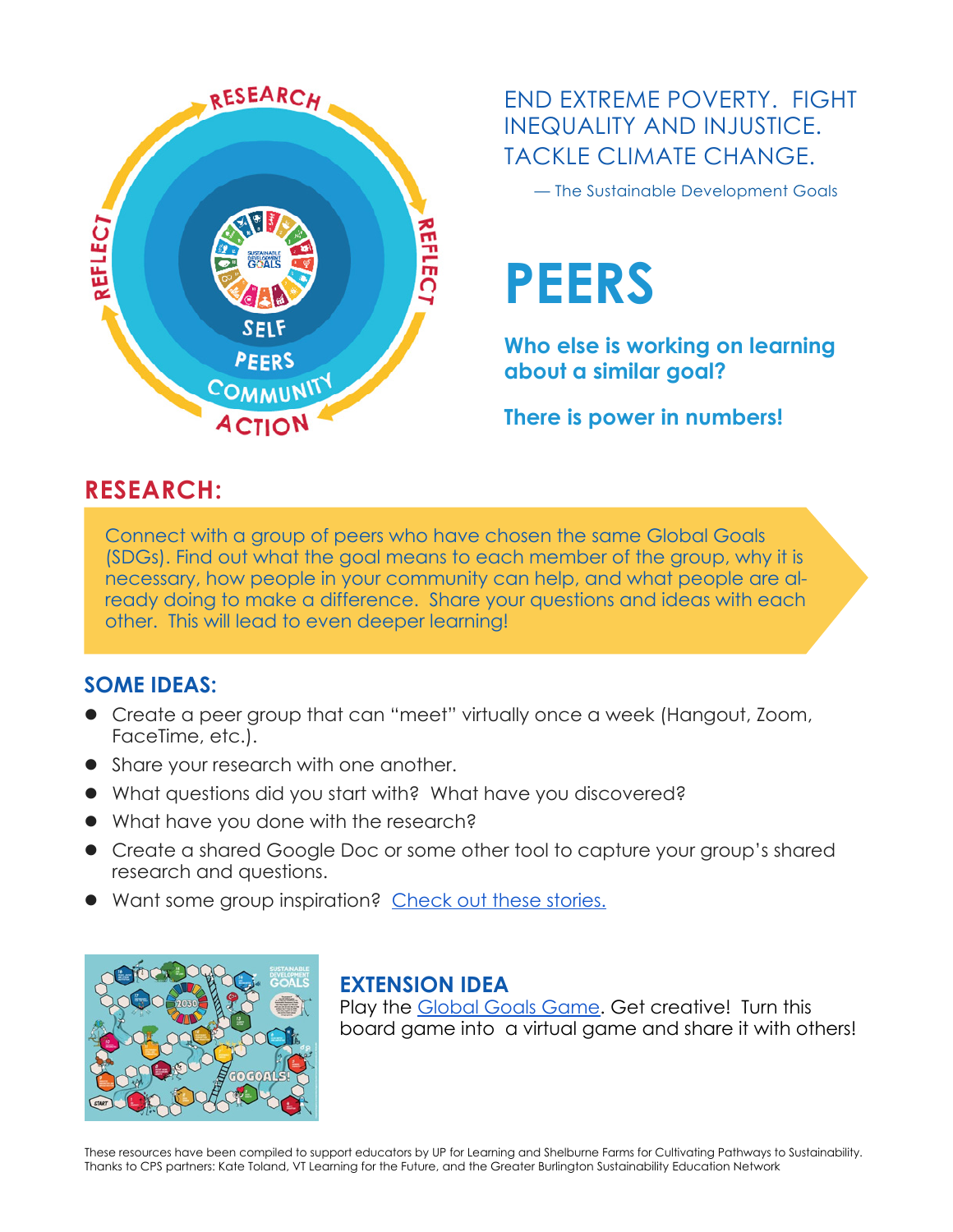There are SO many ways to reflect on your learning. Reflection is as important as your research because capturing your thoughts and feelings can lead to new questions! Having a group platform for reflection will keep the group moving forward on their action steps.

#### **A FEW VIRTUAL TOOLS FOR CAPTURING GROUP REFLECTION:**

- **[Flipgrid](https://flipgrid.com/)** allows a project group to have discussions, and share or present information. Each grid is like a message board where facilitators pose questions, called "topics," and participants can post video responses that appear in a tiled grid display. You can view or add video, text, and resources at any time.
- **[Padlet](https://padlet.com/)** is a web-based tool for collaboration and discussions that can be useful when you are presenting or sharing information.
- **A shared Google Doc** gives each group member a shared place to write a short reflection. The group can see each other's thinking and support one another.

\*Here is a [Resource](https://drive.google.com/file/d/1eS3ncGLo6ef7dWmW4tbEGZxiLBgu_zuN/view?usp=sharing) with more information about each of these tools

## **ACTION:**

Now it is time to take some collective action! What is something your group can do now to create change in your community?

#### **IDEAS TO GET YOU STARTED:**

- Share your stories from your individual actions with your group. What was successful? What was hard to accomplish?
- Brainstorm: how can your group work together to create collective action?
- Create an action plan: assign tasks to members of the group and dates to have them completed.

Need more inspiration? Check out these [stories](https://www.un.org/africarenewal/web-features/coronavirus/meet-10-young-people-leading-covid-19-response-their-communities).

## **REFLECT:**

As you work on your action plan/project continue to document your group's work (see reflection ideas above). Consider creating a group website (ex. Google Site) to document your research and action.

## **POSSIBLE REFLECTION PROMPTS:**

- What has been successful about your action plan/project?
- What has been hard? What support do you need to move forward?
- Who in the community (community partner) might you need to connect with in order to learn more?
- $\bullet$  How has this project helped you understand your SDG even better?
- What is next for you? What are you inspired to do next?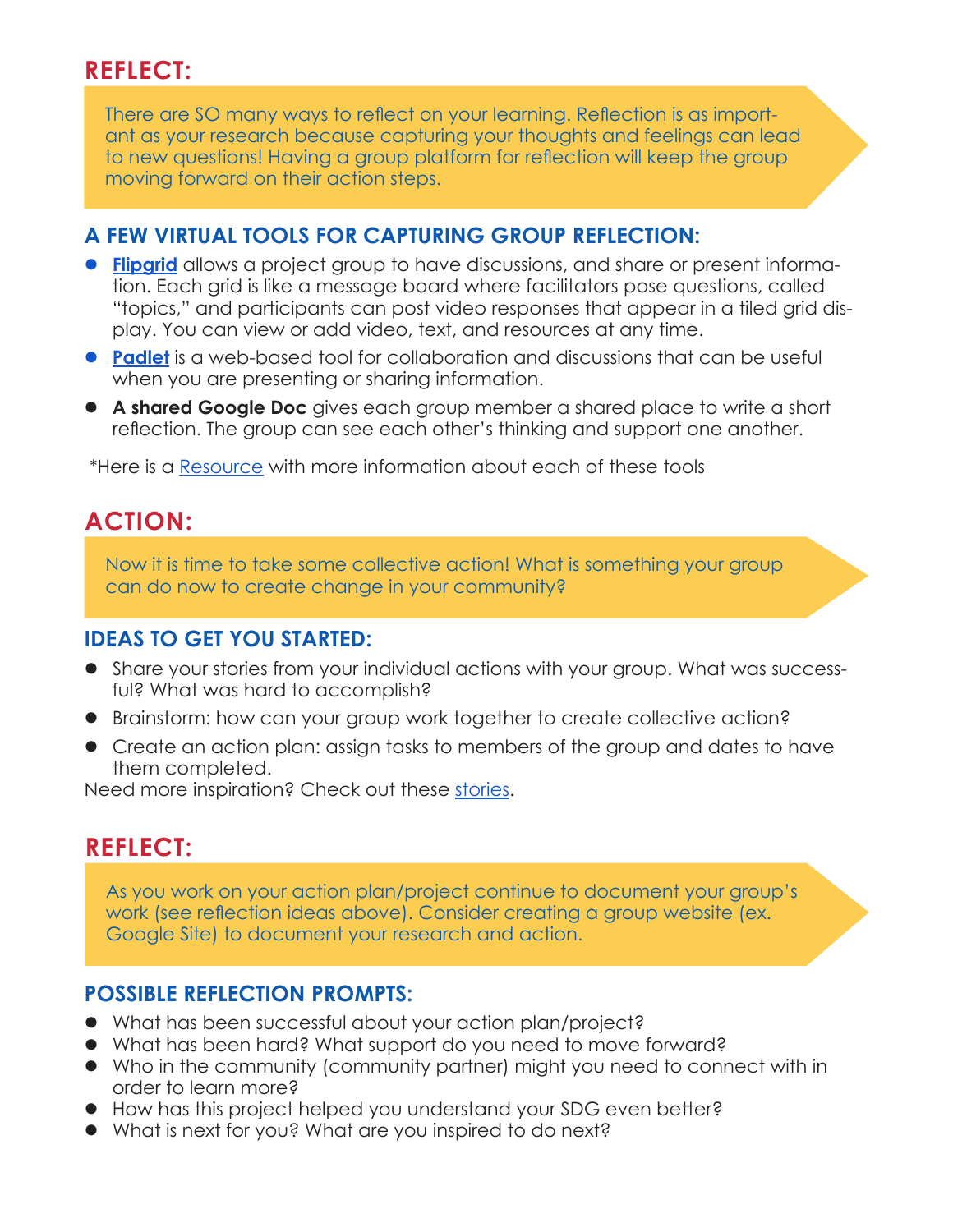

END EXTREME POVERTY. FIGHT INEQUALITY AND INJUSTICE. TACKLE CLIMATE CHANGE.

— The Sustainable Development Goals



**Your neighborhood, zip code, state, country, even world!** 

**Seek out community partners!**

## **RESEARCH:**

Who in your community is working to create change? Find out what the goal means to others and why it is necessary, how people in your community can help, and what people are already doing to make a difference. Create a plan to research and connect with COMMUNITY PARTNERS.

#### **WHO IS A COMMUNITY PARTNER?**

A community partner can be a nonprofit organization, public agency, government office, business, artist, scientist, volunteer, etc., that can help assist you in learning more about your topic and achieving your project goals.

## **DEVELOPING A COMMUNITY PARTNER**

- **1. Research:** Think about your project goals. Who in the community can you partner with to achieve these goals? Do some research and try to find a few options for partnership.
- **2. Reach out:** Here is a [template for writing an email t](https://drive.google.com/file/d/0B-QT_agLnndlWFpyMlJ2Z1RId00/view?usp=sharing)o a potential community partner that you can use as a guide.
- **3. Interview:** once you connect with your partner, take some time to learn more about their work.
- **4. Determine** how your group can work with this partner to achieve your project goals. How often will you meet (virtually)? How will you keep in touch?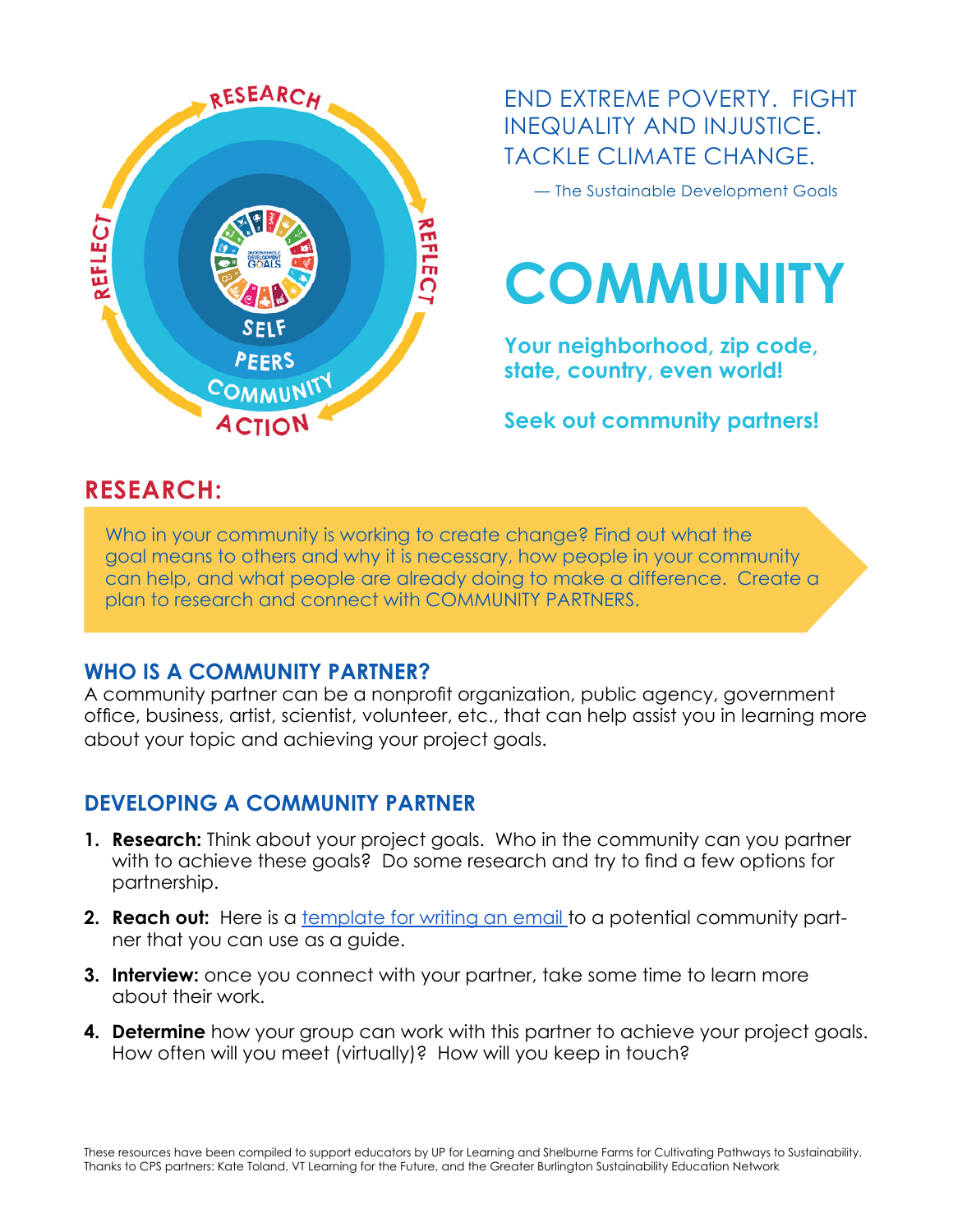There are SO many ways to reflect on your learning. Reflection is as important as your research because capturing your thoughts and feelings can lead to new questions! Having a group platform for reflection will keep the group moving forward on their action steps.

#### **A FEW VIRTUAL TOOLS FOR CAPTURING GROUP REFLECTION:**

- **[Flipgrid](https://flipgrid.com/)** allows a project group to have discussions, and share or present information. Each grid is like a message board where facilitators pose questions, called "topics," and participants can post video responses that appear in a tiled grid display. You can view or add video, text, and resources at any time.
- **[Padlet](https://padlet.com/)** is a web-based tool for collaboration and discussions that can be useful when you are presenting or sharing information.
- **A shared Google Doc** gives each group member a shared place to write a short reflection. The group can see each other's thinking and support one another.

\*Here is a [Resource](https://drive.google.com/file/d/1eS3ncGLo6ef7dWmW4tbEGZxiLBgu_zuN/view?usp=sharing) with more information about each of these tools

## **ACTION:**

Now it is time to take some collective action! What is something your group can do now to create change in your community?

## **NEED SOME INSPIRATION? START WITH THESE:**

- [One Young World](https://www.oneyoungworld.com/)
- **[UN Young Champions 1](https://www.unenvironment.org/youngchampions/news/story/technology-can-help-track-choices-balance-nutrition-and-climate-impact)**
- **[UN Young Champions 2](https://www.unenvironment.org/youngchampions/news/story/making-impossible-possible)**

## **REFLECT:**

As you work on your action plan/project continue to document your group's work (see reflection ideas above). Consider creating a group website (ex. Google Site) to document your research and action.

#### **POSSIBLE REFLECTION PROMPTS:**

- What has been successful about your action plan/project?
- What has been hard? What support do you need to move forward?
- Who in the community (community partner) might you need to connect with in order to learn more?
- $\bullet$  How has this project helped you understand your SDG even better?
- What is next for you? What are you inspired to do next?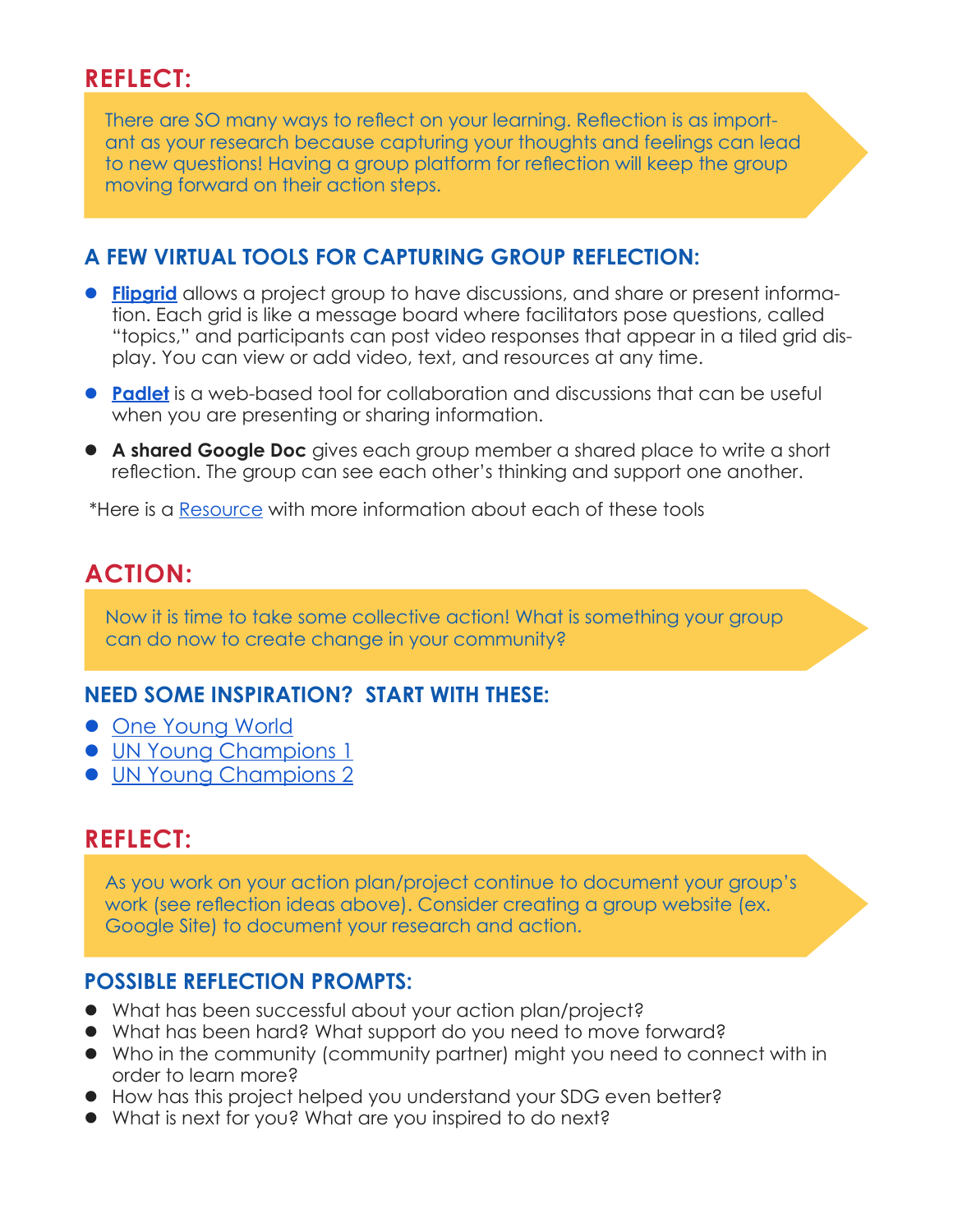## **SELF: Educator Resources to Support Teaching Practice and Curriculum Development**

## SUSTAINABLE **GOALS KNOWLEDGE PLATFORM**

#### **[Sustainable Development Goals Knowledge Platform](https://sustainabledevelopment.un.org/?menu=1300) & Project Based Learning Connections**

This United Nations website has all the information you need to know about the Sustainable Development Goals, including graphics to make your own SDG playing cards. You'll also find: [SDG targets](https://sustainabledevelopment.un.org/topics/sustainabledevelopmentgoals) to help you set local actions with students [SDG Tracker](https://sustainabledevelopment.un.org/topics/sustainabledevelopmentgoals) to track globally how we're doing on each goal [ESRI SDG tools](https://www.esri.com/en-us/solutions/industries/sustainability/sustainable-development/goals) to collect, analyze and share data locally



**[A Sustainable Development Goals Primer](http://mcic.ca/pdf/SDG_Primer_FINAL.pdf)** from Manitoba, Canada. The Primer goes in depth on each goal and includes learning objectives, curriculum connections and driving questions.



#### **[Worlds Largest Lesson](https://worldslargestlesson.globalgoals.org/all-lesson-plans/)**

Free and open source lessons on all of the Sustainable Development Goals.



#### **[Global Goals Book and Free Curriculum](https://innovationlabschools.com/book)**

From Innovation Lab Schools "new curriculum based on the SDGs with a strong connection to STEAM (Science Technology Engineering Arts and Math). To meet the *[Roots and Shoots](https://www.rootsandshoots.org/)* philosophy, we divided the SDGs in three pilars: human, animal and environment. The curriculum was developed in close col-laboration with the [TeachSDGs](http://www.teachsdgs.org/) community."



#### **[Teach SDGs resources](http://www.teachsdgs.org/resources.html)**

A curated list of videos, projects and teacher resources on the SDGs

## **ESD Innovate**

Education for Sustainable Development International Learning Collaborative

#### **[ESD Innovate Resources](https://esdinnovate.org/cms/resources/)**

International resources for educators on education for sustainable development.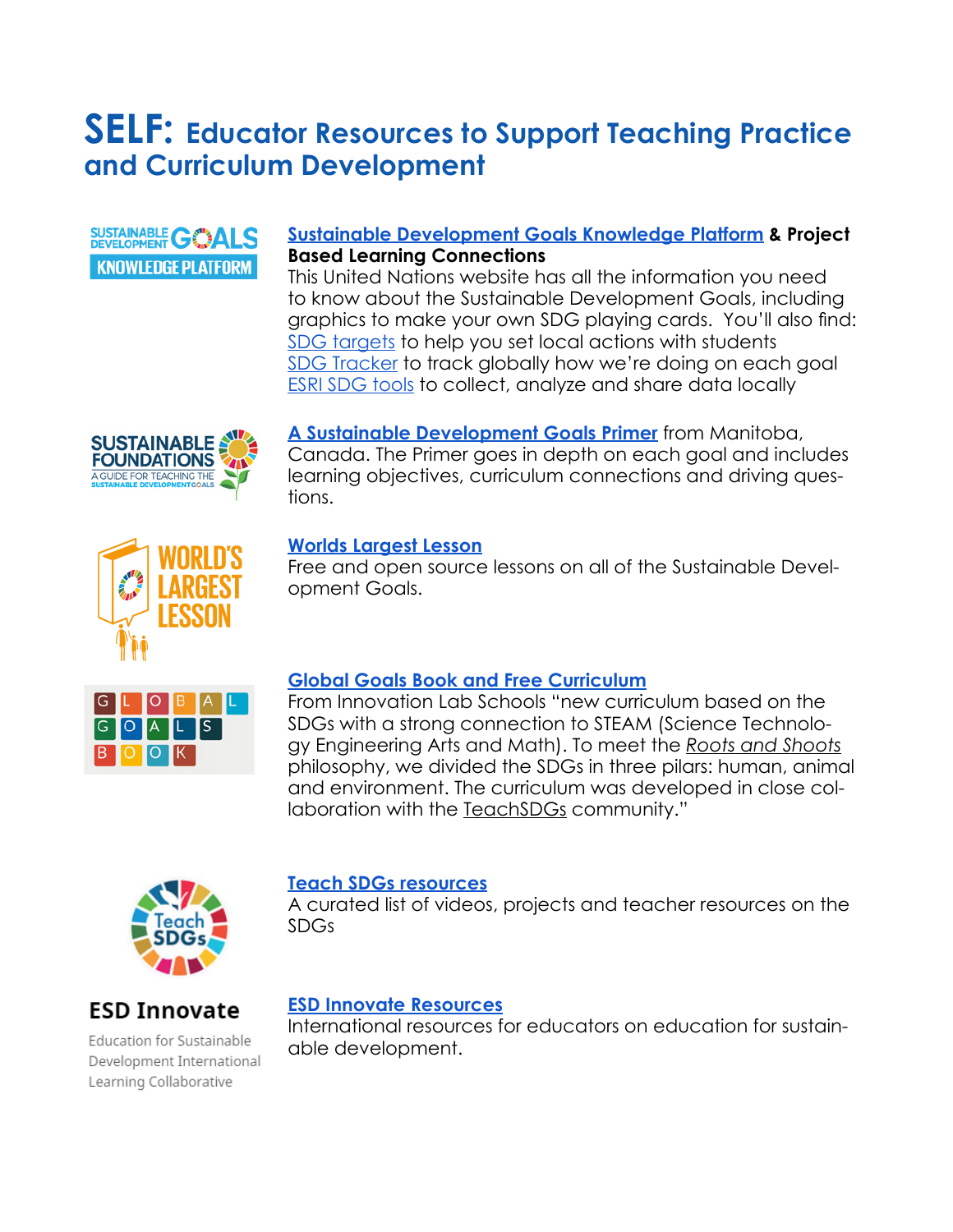

#### **[Community Engagement and Dialogue Resource](https://drive.google.com/file/d/1eS3ncGLo6ef7dWmW4tbEGZxiLBgu_zuN/view?usp=sharing)**

From [UP for Learning,](https://www.upforlearning.org/) Ideas to Support Remote Community Engagement. Find other amazing resources to support student engagement and youth-adult partnerships.



#### **[Healthy Neighborhoods/Healthy Kids](http://sustainableschoolsproject.org/tools-resources/hnhk)**

From Shelburne Farms, this guide was created by and for teachers and students to engage in improving the quality of life in neighborhoods. Resource linking Healthy Neighborhoods Guide to the SDGs coming soon!

## **PEER & COMMUNITY: Networks to Affirm and Deepen Your Education for Sustainability (EFS) Practice:**



#### **[#TeachSDGs and Ambassadors Program](http://www.teachsdgs.org/)**

A global movement working to realize the SDGs. Join the [Am](http://www.teachsdgs.org/about.html)[bassadors program](http://www.teachsdgs.org/about.html)! From the website: *"To help reach our goal of actively supporting and enhancing the work of the United Nations' efforts within K-12 classrooms, our TeachSDGs organization contributes to the 2030 Agenda…"* Questions on the #TeachSDGs movement or inquiries on partnering? Please email Jennifer Williams at jenwilliamsedu@gmail.com



#### **[Project Drawdown Teachers Network](https://drawdown.org/programs/drawdown-learn)**

Focused on climate change solutions, including Goal 13 From the website: *"The Project Drawdown Teachers Network is an online community of connected educators who are teaching climate solutions in K-12 schools, colleges and universities using Project Drawdown's research and analysis as a resource. If you are a classroom teacher in any discipline, and you are using or considering using Drawdown in your curriculum or course, you are invited to connect, share, and collaborate with other professional educators. Learn more by downloading our Getting Started Guide (PDF)."*